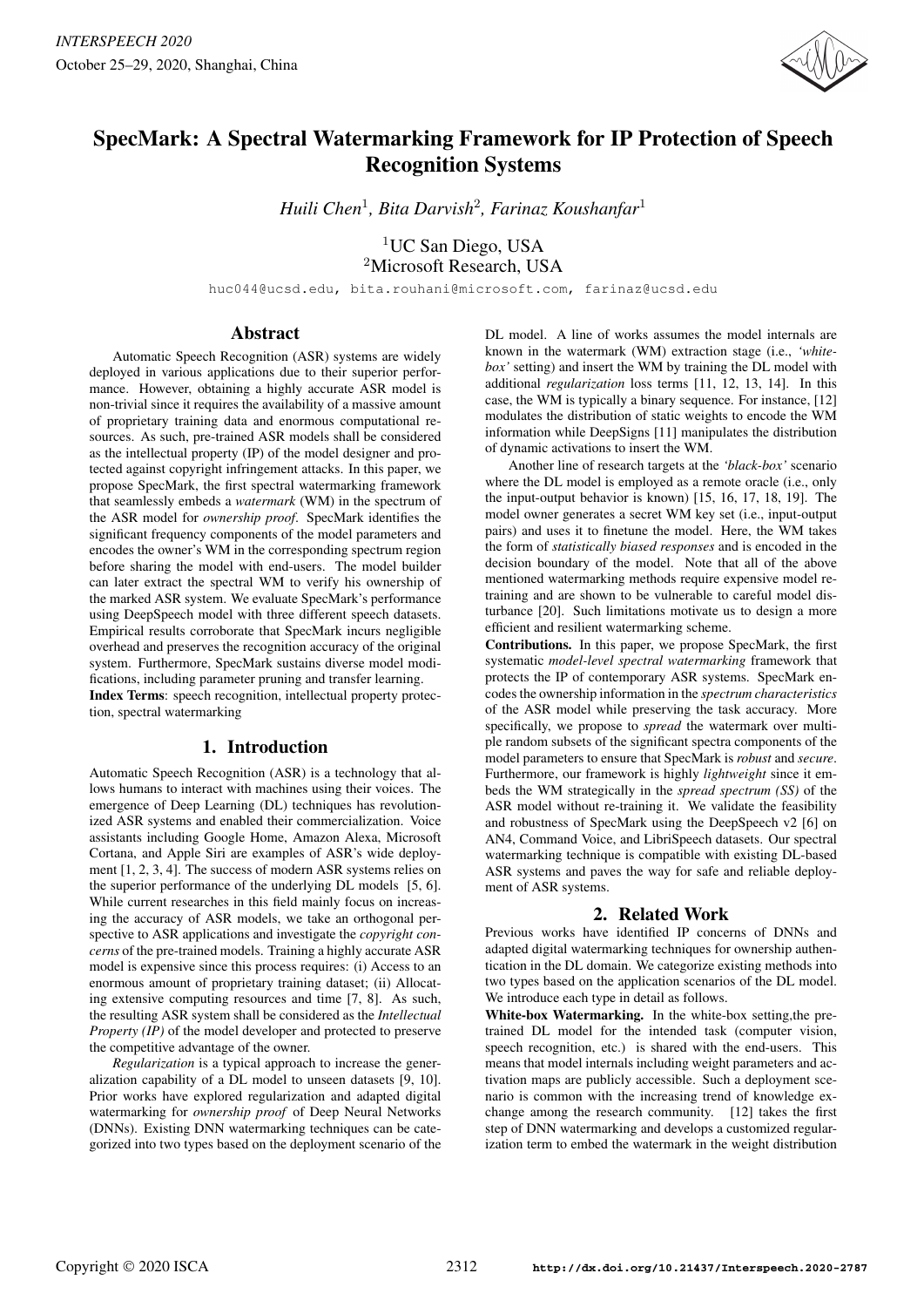

Figure 1: *Global workflow of SpecMark watermarking framework for ASR systems.*

of the selected DL layer. To improve the security and robustness, DeepSigns [11] proposes to insert the WM in the distribution of dynamic activations corresponding to the secret key input. DeepMarks [13] uses weight regularization and incorporates anti-collusion codes for WM design to enhance the watermark's resistance against averaging attacks.

Black-box Watermarking. In the black-box setting, the pretrained DL model is employed as a remote service where the customer sends his data to the cloud server and receives the corresponding output. Since the DL model is only available as an oracle, prior works suggest to craft secret input-output pairs as the WM. To insert the WM in the model's decision boundary, the WM key set is used to finetune the model. As an example, [17] proposes to craft adversarial samples as the WM set, which results in high false alarm rates due to the transferability of adversarial examples. To resolve the issue, DeepSigns [11] generates random inputs and random labels as the WM key set.

Existing DL watermarking techniques have the following constraints: *(i) Application domain.* All of the above mentioned watermarking papers demonstrate their methods on image classification tasks. However, the intrinsic time-evolving nature and the representation form of speech signals distinguish ASR from image tasks. Such a discrepancy might render the watermarking techniques less effective or invalid for ASR systems; *(ii) High WM embedding overhead.* Present DL watermarking primitives embeds the WM via model re-training, which might be prohibitively costly; *(iii) Robustness.* Current watermarking schemes are susceptible to careful model disturbance such as transfer learning [20]. To address the above limitations, we propose SpecMark, the first practical and resilient model-level watermarking framework that is suitable for ASR systems.

# 3. Problem Statement

We define the problem of ASR model watermarking in this section. SpecMark assumes a *white-box* scenario where the model internals are known to the public. We formulate model-level watermarking as a *one-time, post-training* step where the objective is to embed a WM (a binary sequence in our work) in the parameter distribution of the ASR model. To be *practical* and effective in real-world ASR systems, the watermarking technique shall satisfy a set of criteria. We summarize these fundamental requirements in Table 1 and present a quantitative assessment of SpecMark's performance in Sec. 5.

Potential Attacks. The model owner inserts a secret watermark in his trained ASR model and shares the marked variant

with the public. However, the marked model might undergo unintentional or deliberate model modifications in a practical deployment setting. The robustness criterion in Table 1 requires that the WM shall be resistant to potential disruptions and remains detectable. We consider three types of model disturbance attacks: *(i) Parameter pruning:* Parameters with small magnitudes can be zeroed out for computation savings without significant accuracy degradation [21, 22, 23]; *(ii) Model finetuning:* The converged model can be fine-tuned to find better local optima [24, 25, 26]; *(iii) Transfer learning:* A pre-trained model might be re-trained on a new dataset for the intended task [27, 28, 29]. We corroborate the robustness of SpecMark spread spectrum watermarking against these attacks in Sec. 5.

Table 1: *Requirements for an effective watermarking method of speech recognition systems.*

| <b>Requirement</b> Definition |                                                   |
|-------------------------------|---------------------------------------------------|
| <b>Fidelity</b>               | Preserve the functionality of the original model. |
| <b>Robustness</b>             | WM sustains possible model modifications.         |
| <b>Efficiency</b>             | Low overhead for WM embedding and detection.      |
| <b>Reliability</b>            | High detection rates of the embedded WM.          |
| <b>Integrity</b>              | Low false positive rates of WM detection.         |
| <b>Security</b>               | WM carrier is difficult to identify.              |

# 4. SpecMark Methodology

Figure 1 shows the global flow of SpecMark framework. From the high-level overview, SpecMark takes the pre-trained ASR model and a set of secret WM keys as the inputs. The marked variant of the ASR model is returned as the output. Our watermarking framework consists of two main phases: offline WM embedding and online WM detection. We detail the procedures of each step as follows.

## 4.1. Spectral WM Embedding

SpecMark *spreads* the WM information in the *significant spectrum components* of the target ASR model. Such an embedding mechanism features two advantages: *(i) Security*: Spreading the WM information over many frequency bins ensures that the energy change on a single bin is small and undetectable. The insertion location and content of the WM are only known to the owner, making it difficult to find out by the attacker using random guesses. *(ii) Robustness*: SpecMark's WM is encoded in the important frequency regions of the ASR model. Since feasible model modifications have to leave the significant spectra components intact to maintain high accuracy, the attacker can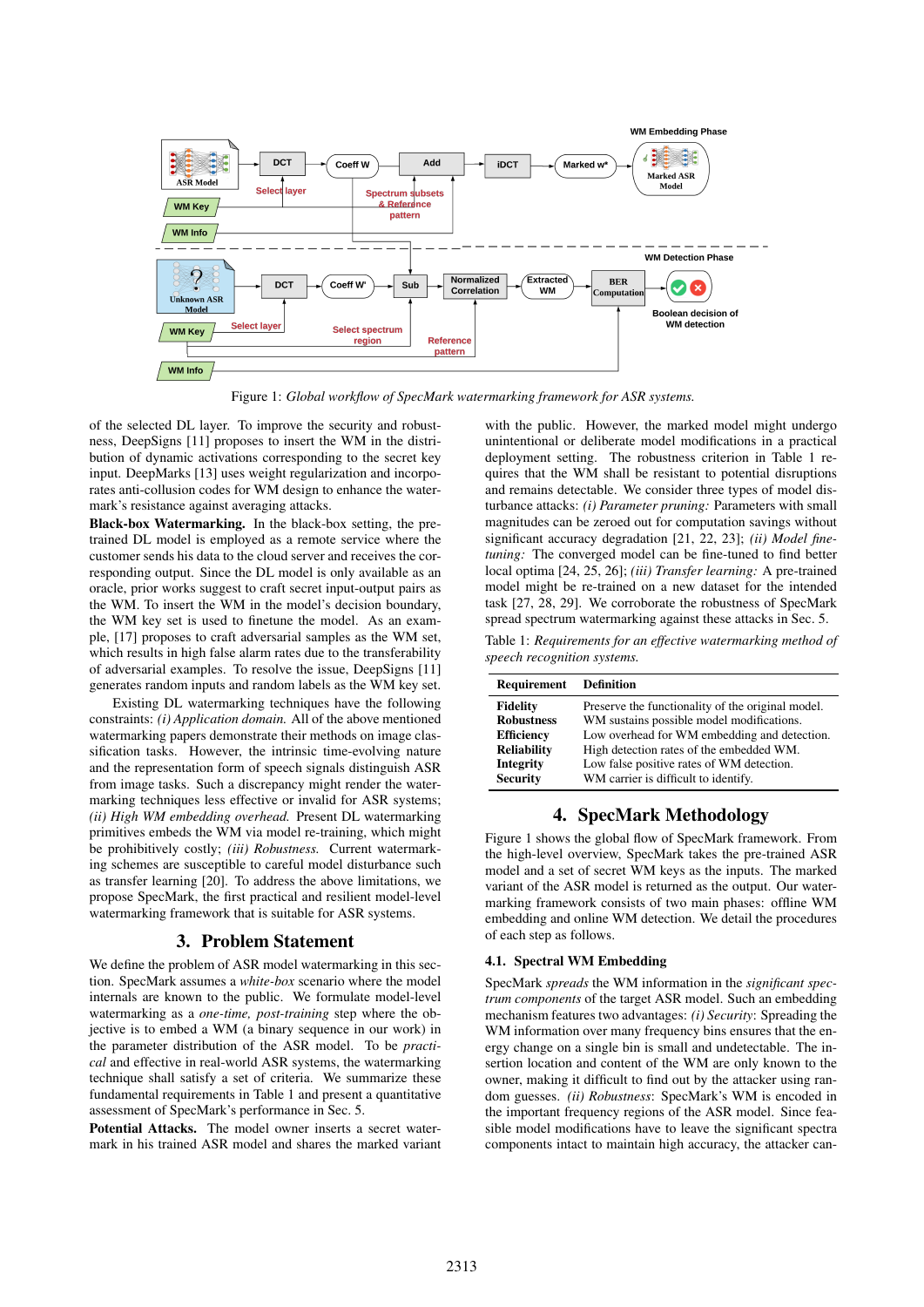not remove our WM without performance degradation.

We define the WM as a binary bit sequence b of length T where  $b_k = \{-1, +1\}$ ,  $k = 1, ..., T$ . To provide security guarantee, SpecMark's WM key has three components: (i) The layer position (denoted by l) whose parameters are selected to carry the WM information; (ii) The secret random seeds (s) that are used to determine the frequency bins modulated by the WM; (iii) The secret reference pattern matrix  $U_{T \times M}$  where T is the length of the WM sequence and  $M$  is the number of frequency bins controlled by each WM bit. The  $k^{th}$  row of U is used as the reference vector  $\mathbf{u}_{k}$  to carry the WM bit  $b_{k}$ . Note that elements in each row of U have equal probabilities of taking two values:  $u_{i,j} = \{-\sigma_u, +\sigma_u\}$ . We detail each step of SpecMark's WM embedding stage shown in Figure 1 below.

Identify Significant Spectra Components. Given the layer position l in the WM key, SpecMark performs *DCT transformation* on the corresponding weight parameter  $w$  and obtains the frequency coefficients  $W = DCT(w)$ . Since large values are less sensitive to additive alternations than small values, we select the top N largest elements of  $W$  as the tentative WM insertion locations and denote the resulting index set as  $I_N$ . Note that  $M \ll N$  such that the spectra components controlled by each WM bit do not overlap with each other.

Encode WM in Random Spectra Subsets. To enhance watermarking security, SpecMark embeds each WM bit in a random subset of spectra components with the highest values (found by  $I_N$ ). The insertion location  $I_k$  (with size M) for the bit  $b_k$  is determined by Eq. (1) where  $s_k$  is the random seed from the WM key. To make the element-wise addition of frequency components feasible, we then use  $I_k^c$  to zero-pad the secret reference vector  $\mathbf{u_k}$  as shown in Eq. (2). Here,  $I_k^c$  is the complement set of  $I_k$  where the whole set is the index range of W. The padded variant  $\tilde{\mathbf{u}_k}$  takes the corresponding value from  $u_k$  only when its current index exists in  $I_k$ . Finally, the entire WM sequence b is embedded in the significant part of the DCT coefficients  $W$  using Eq. (3).

$$
I_k = RandomSelect(I_N, M, s_k), \tag{1}
$$

$$
\tilde{\mathbf{u}_{\mathbf{k}}} = ZeroPad(\mathbf{u}_{\mathbf{k}}, I_k^c),\tag{2}
$$

$$
\mathcal{W}^* = \mathcal{W} + \sum_{k=1}^T b_k \tilde{\mathbf{u}_k},
$$
 (3)

**Perform Inverse Frequency Transformation.** After embedding the WM in the selected bins of the important spectrum of the ASR model, we convert the resulting frequency map back to the spatial domain using inverse DCT:  $w^* = iDCT(W^*)$ . The original weight parameter  $w$  of the secret layer  $l$  is replaced with  $w^*$  to obtain the marked ASR model.

### 4.2. Spectral WM Detection

In the online detection phase, the model owner queries the unknown ASR system and obtains its internal weights. Since the owner knows the WM insertion locations and content, he can concentrate the 'weak' WM signals spread over the particular frequency bins and extract the WM for authorship proof. We detail each step of WM detection shown in Figure 1 below.

**Transform Queried Data to Frequency Domain.** Given the WM key, the model owner performs DCT on the weight parameter of the layer l of the queried model  $W^{'} = DCT(w^{'})$ . Compute Normalized Correlation. As the developer of the original ASR system, the model owner has the DCT values  $W$  of the unmarked weights  $w$ . As such, he can compute the spectral difference ∆W between the queried weight and the unmarked one in the DCT domain using Eq. (4). Then, the

normalized correlation between ∆W and each reference vector  $\mathbf{u}_{\mathbf{k}}$  is computed using Eq. (5). Note that  $\|\mathbf{u}_{\mathbf{k}}\| = \sigma_u^2$ , since elements in  $\mathbf{u}_k$  can only take the value of  $-\sigma_u$  or  $+\sigma_u$ .

$$
\Delta W = W^{'} - W, \tag{4}
$$

$$
r'_{k} = \frac{\Delta \mathcal{W} \cdot \tilde{\mathbf{u}_{k}}}{\|\tilde{\mathbf{u}_{k}}\|}.
$$
 (5)

Determine WM Existence. After computing the normalized correlation  $r_k$  ( $k = 1, ..., T$ ) individually, the corresponding binary WM bit  $b_k$  is extracted by taking the sign of the correlation statistics as shown in Eq. (6). Finally, we compute the Bit Error Rate (BER) between the ground-truth WM sequence b and the extracted one b<sup>'</sup>. SpecMark's WM is successfully detected for ownership authentication only when  $BER = 0$ .

$$
b_k' = sign(r_k'). \tag{6}
$$

#### 5. Evaluations

We present a comprehensive assessment of SpecMark's performance according to the watermarking requirements discussed in Table 1. The results are summarized in this section.

Experimental Setup. We demonstrate the effectiveness of SpecMark using the DeepSpeech v2 model [6] and three different speech datasets: AN4, Command Voice, as well as LibriSpeech [30]. To implement SpecMark's spread spectrum watermarking (detailed in Sec. 4.1), we use the following configuration: WM sequence length  $T = 16$ , candidate range of significant spectra components  $N = 5000$ , number of frequency bins controlled by each WM bit  $M = 20$ , and reference strength  $\sigma_u = 0.5$ . The hidden-hidden weights of the third LSTM layer of DeepSpeech is selected to carry the WM. Similar results are obtained when other layers are used for SpecMark's watermarking. We emphasize that *no model re-training is required* by SpecMark to embed the WM, making our framework lightweight. We use the same hyper-parameters (e.g., learning rate, batch size, and optimization level) as [30] for three WM removal attacks. Our evaluations are performed on Nvidia Titan Xp with 12 GiB memory. We repeat each set of experiments for 10 runs and report the average values in the following section.

#### 5.1. Fidelity and Efficiency

Recall that fidelity requires the watermarking technique to preserve the accuracy of the pre-trained model. Table 2 summarizes the performance comparison results of the ASR system before and after SpecMark's WM embedding. The last two rows show the Frobenius norm of the weight perturbation introduced by WM insertion in the spatial and the DCT domain, respectively. One can see that SpecMark's spread spectrum watermarking primitive does not impact the accuracy of the original model, thus respects the fidelity criterion. This is due to the fact that our framework induces negligible disturbance on the weight parameters (small  $\|\Delta\mathbf{w}\|$  in Table 2).

Table 2: *Fidelity evaluation of SpecMark. The WER and CER of the pre-trained baseline model and the watermarked variant are compared across different datasets.*

| <b>Datasets</b>         | AN4             |        | <b>Command Voice</b> |       | LibriSpeech       |        |
|-------------------------|-----------------|--------|----------------------|-------|-------------------|--------|
| Models                  | <b>Baseline</b> | Marked | <b>Baseline</b>      |       | Marked   Baseline | Marked |
| WER $(\%)$              | 11.38           | 11.38  | 26.72                | 26.72 | 18.09             | 18.09  |
| CER(%)                  | 6.81            | 6.81   | 11.63                | 11.63 | 7.32              | 7.32   |
| $\ \Delta \mathbf{w}\ $ | 0.20            |        | 0.20                 |       | 0.16              |        |
| $\ \Delta \mathbf{W}\ $ | 9.11            |        | 9.11                 |       | 7.07              |        |

As for efficiency, we analyze the *runtime overhead* of Spec-Mark's WM embedding and detection procedure. According to the mechanism of SpecMark outlined in Sec. 4, we can see that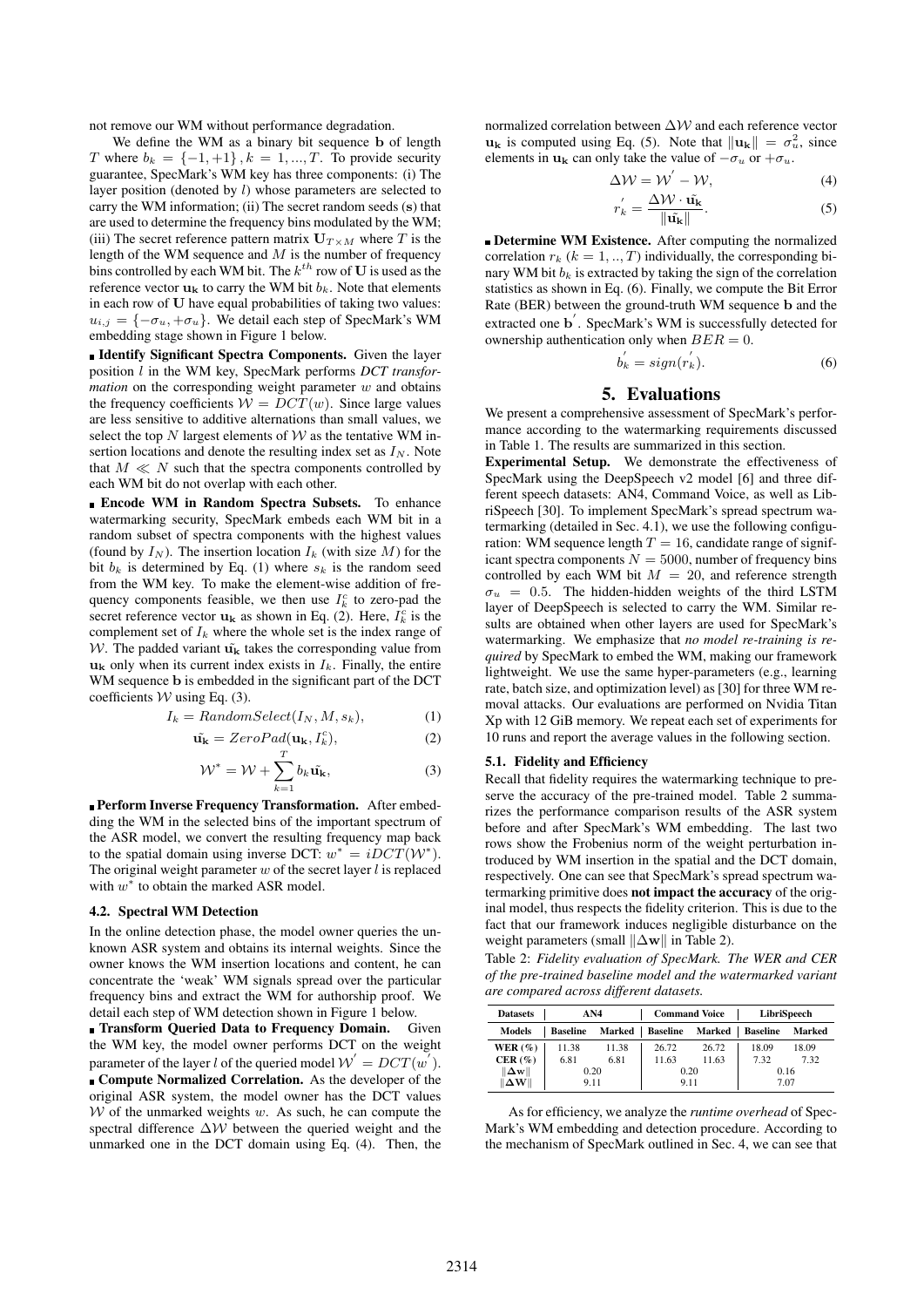SpecMark has a *fixed computational overhead* for a specific watermarking configuration and a given target ASR system. Such *independence* of SpecMark's overhead with the dataset dimensionality suggests that our framework is scalable to large ASR tasks. In our experiments, the WM embedding and detection time is 97.67 and 10.98 millisecond for all three datasets, respectively. Compared with existing DL watermarking techniques [11, 12, 13], SpecMark features the highest efficiency since no model re-training is required.

#### 5.2. Robustness

We discuss three possible attack scenarios in Sec. 3: parameter pruning, model fine-tuning, and transfer learning. In the following of this section, we validate SpecMark's robustness against these attacks with empirical results.

#### *5.2.1. Robustness against Parameter Pruning*

We perform standard parameter pruning (i.e., zero-out elements with the smallest magnitudes [21]) on all Convolutional and LSTM layers of the marked ASR model. Acceleration-oriented pruning pipeline conducts model re-training to compensate for accuracy loss induced by pruning. In our case, the attacker intends to use pruning for WM removal. It is very unlikely that the attacker has the original training data and the computing power to perform model re-training (otherwise he has less incentive to steal the ASR model.) As such, we measure the test accuracy and BER of WM detection of the pruned model without re-training. Figure 2 demonstrates SpecMark's robustness against parameter pruning on LibriSpeech dataset. One can observe that the BER of SpecMark's WM is *less sensitive* to parameter pruning compared to the accuracy metrics (i.e., WER and CER). As such, the adversary cannot remove the WM by excessive pruning while acquiring a functional ASR model. In our experiments, SpecMark spectral watermarking tolerates up to 99%, 90%, and 90% parameter pruning on AN4, Command Voice, and LibriSpeech datasets, respectively.



Figure 2: *SpecMark's robustness against parameter pruning. 5.2.2. Robustness against Transfer Learning*

Transfer learning is a popular practice that leverages the features extracted by a pre-trained DL model for a new task [27, 28]. More specifically, the user performs model re-training on his new dataset instead of training a model from scratch. In our robustness evaluation, the DeepSpeech model is first pre-trained on LibriSpeech dataset and marked by SpecMark. The transfer learning attack is then performed by re-training the marked model on AN4 dataset using the same configurations in [30]. Figure 3 shows the test accuracy of the marked DeepSpeech model on the new dataset (AN4) and the BER of WM detection during the transfer learning process. We can see that Spec-Mark's SS WM remains detectable (i.e., BER=0) even if the marked ASR model undergoes transfer learning. This transferability of SpecMark's WM makes it suitable for reliable technology exchange in the speech recognition domain.



Figure 3: *SpecMark's robustness against transfer learning.*

#### *5.2.3. Robustness against Model Fine-tuning*

The nature of model fine-tuning determines that it introduces a *smaller* amount of perturbation to the marked weights compared to parameter pruning and transfer learning. Our evaluation results show that SpecMark still yields *zero BER* for the fine-tuned marked model across all three datasets, thus is resilient against model fine-tuning attacks. The detailed results are not shown here for simplicity.

#### 5.3. Integrity

Recall that integrity requires the WM detection process to yield small false positive rates (see Table 1). This property is important since falsely claiming the ownership of an ASR model might lead to law disputes. To assess the integrity of SpecMark, we extract the watermark from unmarked ASR models following the procedures in Sec. 4.2. Table 3 shows the integrity evaluation results on LibriSpeech dataset while similar results are obtained on the other two datasets. 'Unmarked1' and 'Unmarked2' are models trained on the *same dataset* as the marked one (LibriSpeech in this case). 'Unmarked3' and 'Unmarked4' are models trained on different datasets (AN4 and Command Voice, respectively). We can see that SpecMark has no false alarms since the BER is non-zero for each unmarked model (regardless of the underlying training data). As such, our watermarking framework respects the integrity criterion.

Table 3: *Integrity evaluation of SpecMark on four different unmarked DeepSpeech models.*

|          |  | Models   Marked Unmarked1 Unmarked2 Unmarked3 Unmarked4 |               |        |
|----------|--|---------------------------------------------------------|---------------|--------|
| $BER$ 0. |  | 0.5625                                                  | $0.5^{\circ}$ | 0.6875 |

# 6. Conclusion

In this paper, we propose SpecMark, the first spectral watermarking framework for speech recognition systems. SpecMark tackles an important and timely problem of Intellectual Property protection for ASR systems. For the first time, SpecMark demonstrates a lightweight, secure, and robust watermarking primitive that is suitable for ASR applications. Our proposed framework formulates model-level watermarking as a one-time, post-processing step and leverages spread spectrum watermarking to address the problem. SpecMark can be easily integrated within contemporary DL-based ASR systems without impacting their accuracy on the intended tasks. Experimental results on DeepSpeech model and various datasets corroborate that SpecMark respects the essential requirements for an effective watermarking approach.